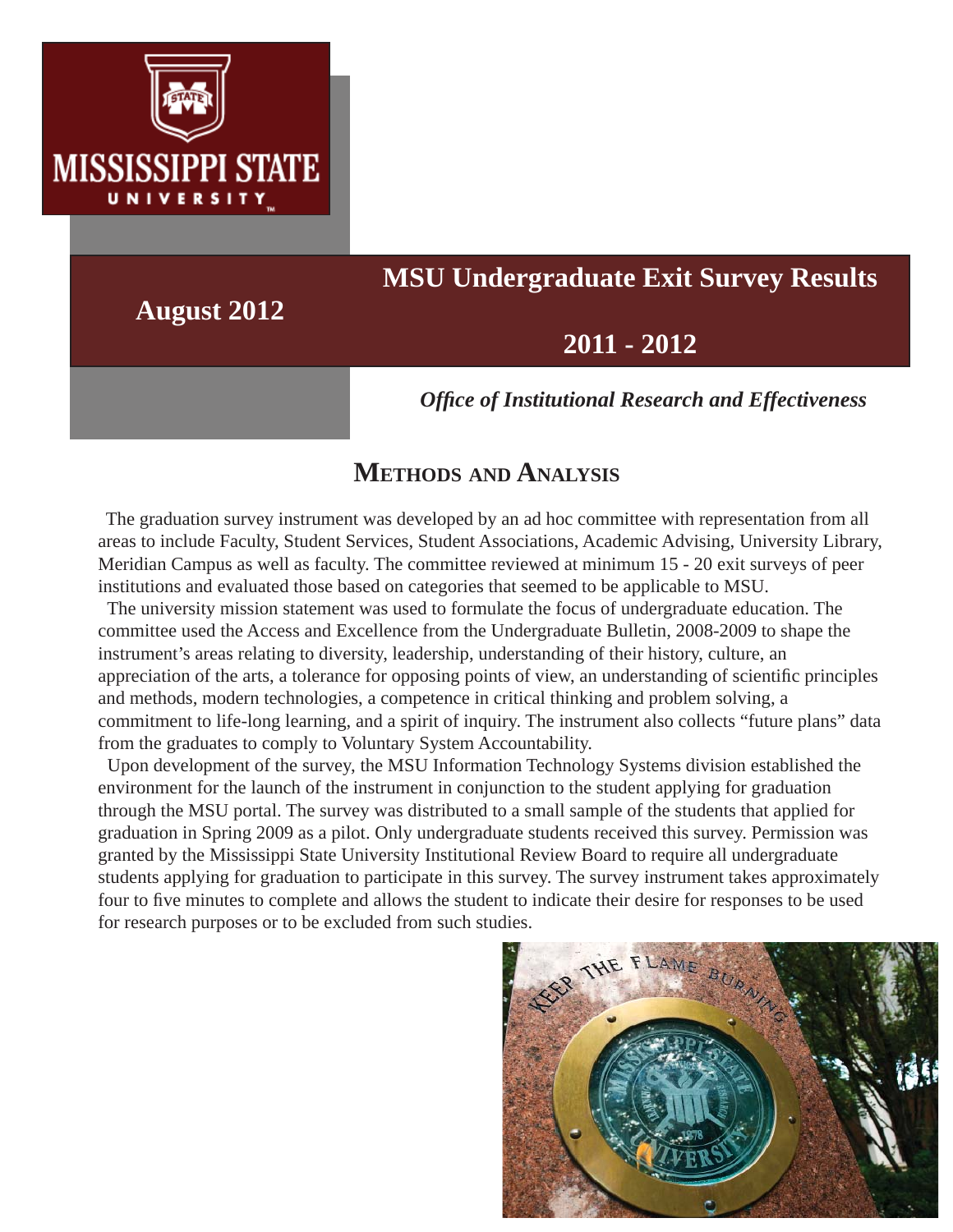#### **SURVEY RESULTS**

This report provides analysis of the 2011 - 2012 graduating students' (1) principal activity upon graduation; (2) satisfaction of the graduates' in the areas of instruction and life-skills obtained; (3) quality of academic advising obtained; (4) quality of student services obtained; and (5) quality of undergraduate experiences at MSU.

During 2011 - 2012, there were 2,871 students who were awarded a bachelors degree and completed the survey. Of those 2,871 students, 2,557 gave permission for data results to be disseminated aggregately.

#### **Demographics**

Of the 2,557 graduates responding to the survey, 78.5% represent White, 14.9% represent Black/ African American, and 6.6% represents the other ethnicities. 6.2% of the graduates obtained their MSU degree from the Meridian Campus. 49.7% are female and 50.3% are male. 53.1% of these graduates came to MSU as freshmen students. Almost 83% represent Mississippi resident students and 1.4% represent International students. Fifty-five graduates are MSU Athletes, six graduates participated in the Co-Op program while attending MSU, sixty-eight are graduates with disabilities, two hundred twenty-six are Veterans, and two hundred thirty-six are students in the Shackouls Honors College.

#### **FUTURE PLANS OF THE GRADUATES**

Respondents were to indicate their future plans upon graduation. The following table indicates those responses.

| What is Most Likely to be your principal<br>activity upon graduation? | Percentage<br>of responses |  |  |
|-----------------------------------------------------------------------|----------------------------|--|--|
| Employment, full-time paid                                            | 59.4%                      |  |  |
| Employment, part-time paid                                            | 2%                         |  |  |
| Graduate or professional school, full-time                            | 31%                        |  |  |
| Graduate or professional school, part-time                            | 2.3%                       |  |  |
| Additional undergraduate coursework                                   | 0.8%                       |  |  |
| Military service                                                      | 1.8%                       |  |  |
| Volunteer activity (e.g., Peace Corps)                                | 0.7%                       |  |  |
| Starting or raising a family                                          | 0.4%                       |  |  |
| Other                                                                 | 1.6%                       |  |  |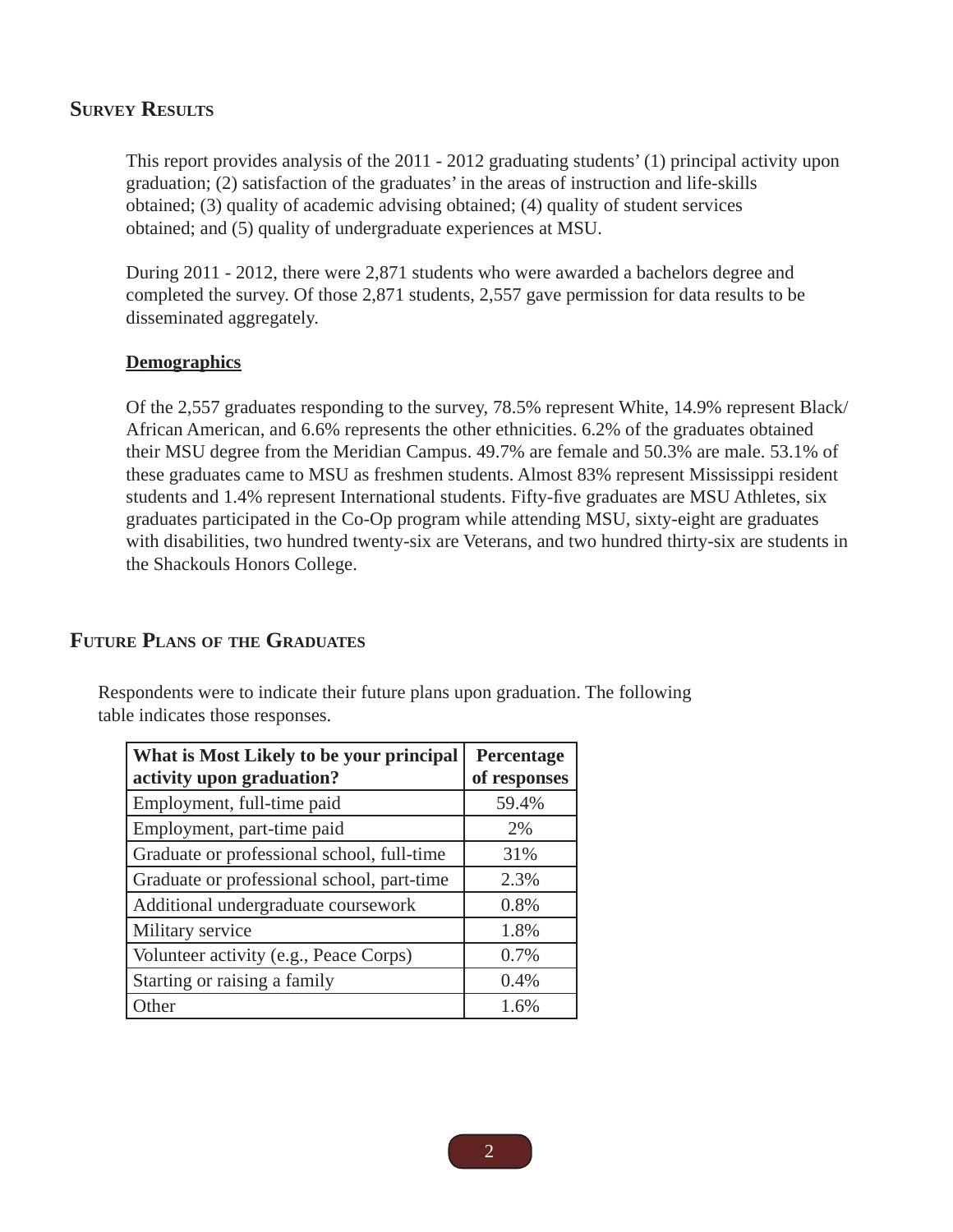### **INSTRUCTION AND LIFE-SKILLS OBTAINED AT MSU**

Respondents were to indicate their level of satisfaction with what they learned or attained at MSU for each item represented in the following table.

| <b>Instruction and Life-Skills Obtained at MSU</b>                                                                                       | $\frac{0}{0}$<br><b>Strongly</b><br><b>Satisfied</b> | $\frac{0}{0}$<br><b>Satisfied</b> | $\frac{0}{0}$<br><b>Neutral</b> | $\frac{0}{0}$<br><b>Dissatisfied</b> | $\frac{0}{0}$<br><b>Strongly</b><br><b>Dissatisfied</b> | <b>Mean</b>    |
|------------------------------------------------------------------------------------------------------------------------------------------|------------------------------------------------------|-----------------------------------|---------------------------------|--------------------------------------|---------------------------------------------------------|----------------|
| Knowledge and application of latest technologies<br>(e.g., computer skills)                                                              | 34.3%                                                | 53.7%                             | 10.2%                           | 1.6%                                 | 0.2%                                                    | 4.2            |
| Knowledge and application of mathematics,<br>scientific methods, and related quantitative skills                                         | 33.9%                                                | 51.2%                             | 13.3%                           | 1.5%                                 | 0.1%                                                    | 4.2            |
| Understanding and appreciation of fine arts                                                                                              | 28.4%                                                | 42.9%                             | 27%                             | 1.6%                                 | 0.2%                                                    | $\overline{4}$ |
| Understanding of human achievements and human<br>conditions (humanities)                                                                 | 32.5%                                                | 48.3%                             | 18.4%                           | 0.7%                                 | 0.1%                                                    | 4.1            |
| Development of effective communication skills<br>(written and oral)                                                                      | 43.8%                                                | 47.2%                             | 7.8%                            | 1%                                   | 0.2%                                                    | 4.3            |
| Application of critical-thinking and<br>problem-solving skills                                                                           | 47.9%                                                | 45.1%                             | 6.3%                            | 0.6%                                 | 0.2%                                                    | 4.4            |
| Development of leadership skills                                                                                                         | 47.2%                                                | 41.5%                             | 10%                             | 1.1%                                 | 0.2%                                                    | 4.3            |
| Learning to think and work independently                                                                                                 | 54.9%                                                | 40.4%                             | 4.3%                            | 0.4%                                 | 0%                                                      | 4.5            |
| Participation in meaningful group/interdisciplinary<br>learning experiences                                                              | 43.8%                                                | 44.4%                             | 10.1%                           | 1.4%                                 | 0.2%                                                    | 4.3            |
| Participation in undergraduate research or other<br>scholarly experiences                                                                | 31.8%                                                | 40.1%                             | 23.3%                           | 4.3%                                 | 0.4%                                                    | $\overline{4}$ |
| Pre-graduation engagement in professional<br>experiences (internships, co-op programs, etc.)<br>and professional societies/organizations | 36.4%                                                | 33.2%                             | 25%                             | 4.1%                                 | 1.3%                                                    | 4              |
| Appreciation for cultural diversity                                                                                                      | 37.8%                                                | 43.2%                             | 17.1%                           | 1.7%                                 | 0.3%                                                    | 4.2            |
| Understanding of human behavior and social<br>structures, processes, and institutions                                                    | 38.2%                                                | 48%                               | 13.1%                           | 0.7%                                 | 0%                                                      | 4.2            |
| Tolerance for opposing points of view                                                                                                    | 38.7%                                                | 48.7%                             | 10.7%                           | 1.6%                                 | 0.3%                                                    | 4.2            |
| Appreciation of natural resources and their<br>sustainability                                                                            | 35.1%                                                | 46.4%                             | 16.2%                           | 2.2%                                 | 0.1%                                                    | 4.1            |
| Development of personal honor and integrity                                                                                              | 52.1%                                                | 41.5%                             | 5.9%                            | 0.4%                                 | 0.1%                                                    | 4.5            |
| Development of a commitment for life-long<br>learning                                                                                    | 54.1%                                                | 39.9%                             | 5.3%                            | 0.6%                                 | 0.1%                                                    | 4.5            |
| Enhancement of my development into a mature,<br>informed, responsible citizen                                                            | 57.7%                                                | 36.7%                             | 4.9%                            | 0.5%                                 | 0.1%                                                    | 4.5            |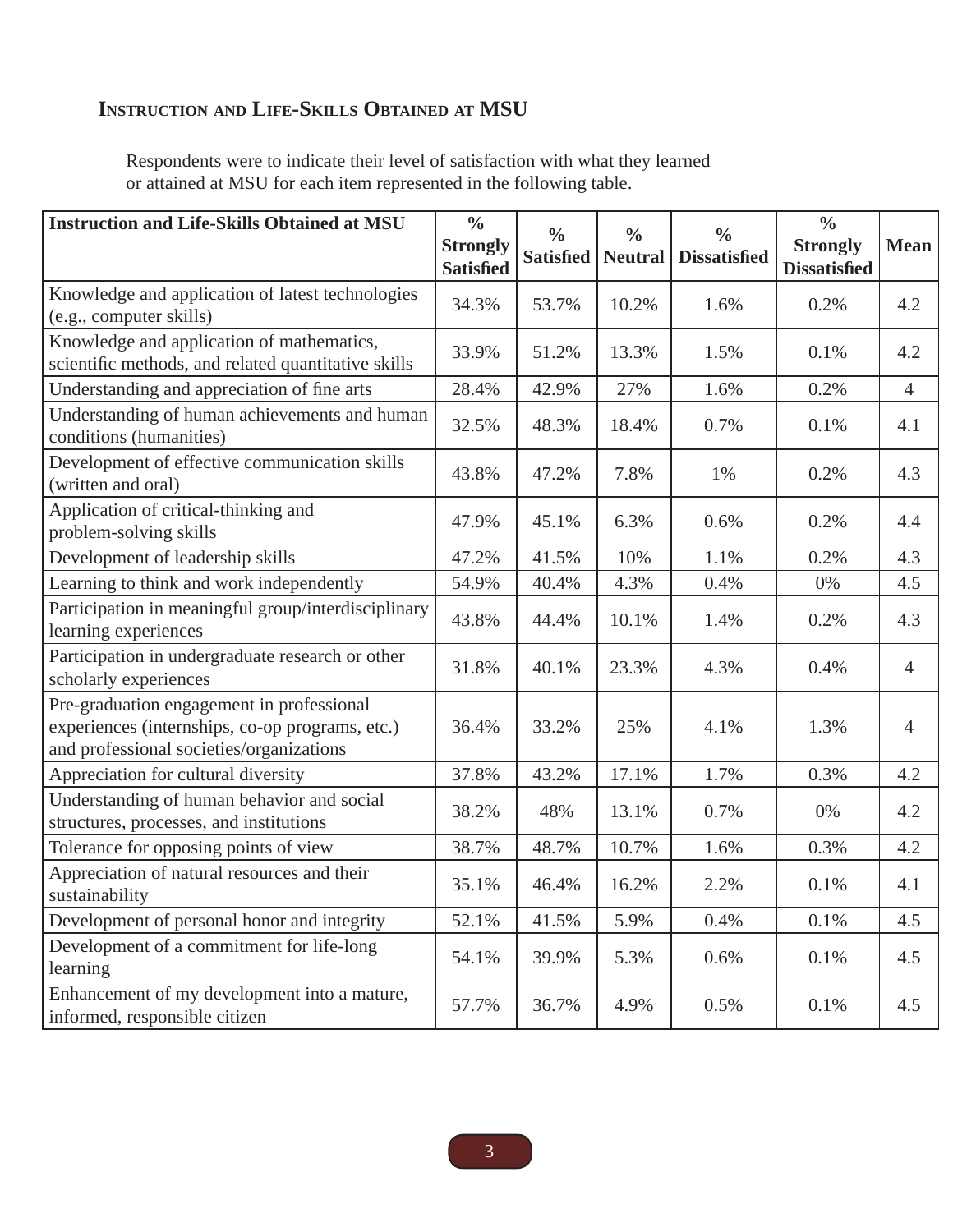### **QUALITY OF ACADEMIC ADVISING OBTAINED AT MSU**

Respondents were to indicate their level of satisfaction with the academic advising received at MSU for each item represented in the following table. If they had no experience with the services, they were to indicate NA.

| <b>Quality of Academic</b><br><b>Advising Obtained at</b><br><b>MSU</b>              | $\frac{0}{0}$<br><b>Strongly</b><br><b>Satisfied</b> | $\frac{0}{0}$<br><b>Satisfied</b> | $\frac{0}{0}$<br><b>Neutral</b> | $\frac{0}{0}$<br><b>Dissatisfied</b> | $\frac{0}{0}$<br><b>Strongly</b><br><b>Dissatisfied</b> | <b>NA</b> | <b>Mean</b>    |
|--------------------------------------------------------------------------------------|------------------------------------------------------|-----------------------------------|---------------------------------|--------------------------------------|---------------------------------------------------------|-----------|----------------|
| <b>Orientation Advising</b>                                                          | 31.2%                                                | 45.1%                             | 15.5%                           | 6.3%                                 | 1.9%                                                    | 222       | $\overline{4}$ |
| College advising office                                                              | 32.4%                                                | 44.2%                             | 16.7%                           | 5.2%                                 | 1.5%                                                    | 214       | $\overline{4}$ |
| Faculty advisor in my<br>department                                                  | 46.8%                                                | 34.7%                             | 10.6%                           | 5.8%                                 | 2.1%                                                    | 36        | 4.2            |
| Academic athletic<br>advisor                                                         | 28.9%                                                | 30.9%                             | 38%                             | 1.7%                                 | 0.4%                                                    | 1410      | 3.9            |
| Web-based<br>information                                                             | 29.7%                                                | 51.5%                             | 15.5%                           | 2.8%                                 | 0.6%                                                    | 85        | 4.1            |
| Catalogs/other printed<br>materials                                                  | 26.5%                                                | 49.1%                             | 21.8%                           | 2.2%                                 | 0.5%                                                    | 198       | $\overline{4}$ |
| The University Academic<br><b>Advising Center</b>                                    | 29.2%                                                | 43.1%                             | 24.5%                           | 2.5%                                 | 0.7%                                                    | 628       | $\overline{4}$ |
| Electronic degree audits                                                             | 27.9%                                                | 42.1%                             | 26.9%                           | 2.5%                                 | 0.6%                                                    | 603       | 3.9            |
| Correct information on<br>program/degree<br>requirements                             | 30.7%                                                | 48.2%                             | 15.5%                           | 4.3%                                 | 1.3%                                                    | 86        | $\overline{4}$ |
| Information provided for<br>future career plans                                      | 27.1%                                                | 43.2%                             | 20.7%                           | 6.7%                                 | 2.3%                                                    | 75        | 3.9            |
| Availability of advisor<br>(email, telephone, etc.)<br>outside scheduled<br>sessions | 44.7%                                                | 37.3%                             | 12.5%                           | 3.6%                                 | 1.8%                                                    | 35        | 4.2            |
| Overall academic<br>advisement                                                       | 37.3%                                                | 45.9%                             | 11.5%                           | 3.9%                                 | 1.3%                                                    | 10        | 4.1            |

| On average, how often did you<br>receive advising from your advisor<br>during each semester? | Percentage<br>of responses |
|----------------------------------------------------------------------------------------------|----------------------------|
| Never                                                                                        | 47.6%                      |
| Once                                                                                         | 41.9%                      |
| 2-3 times                                                                                    | 5.7%                       |
| 4-5 times                                                                                    | 4.7%                       |
| More than 5 times                                                                            | $0\%$                      |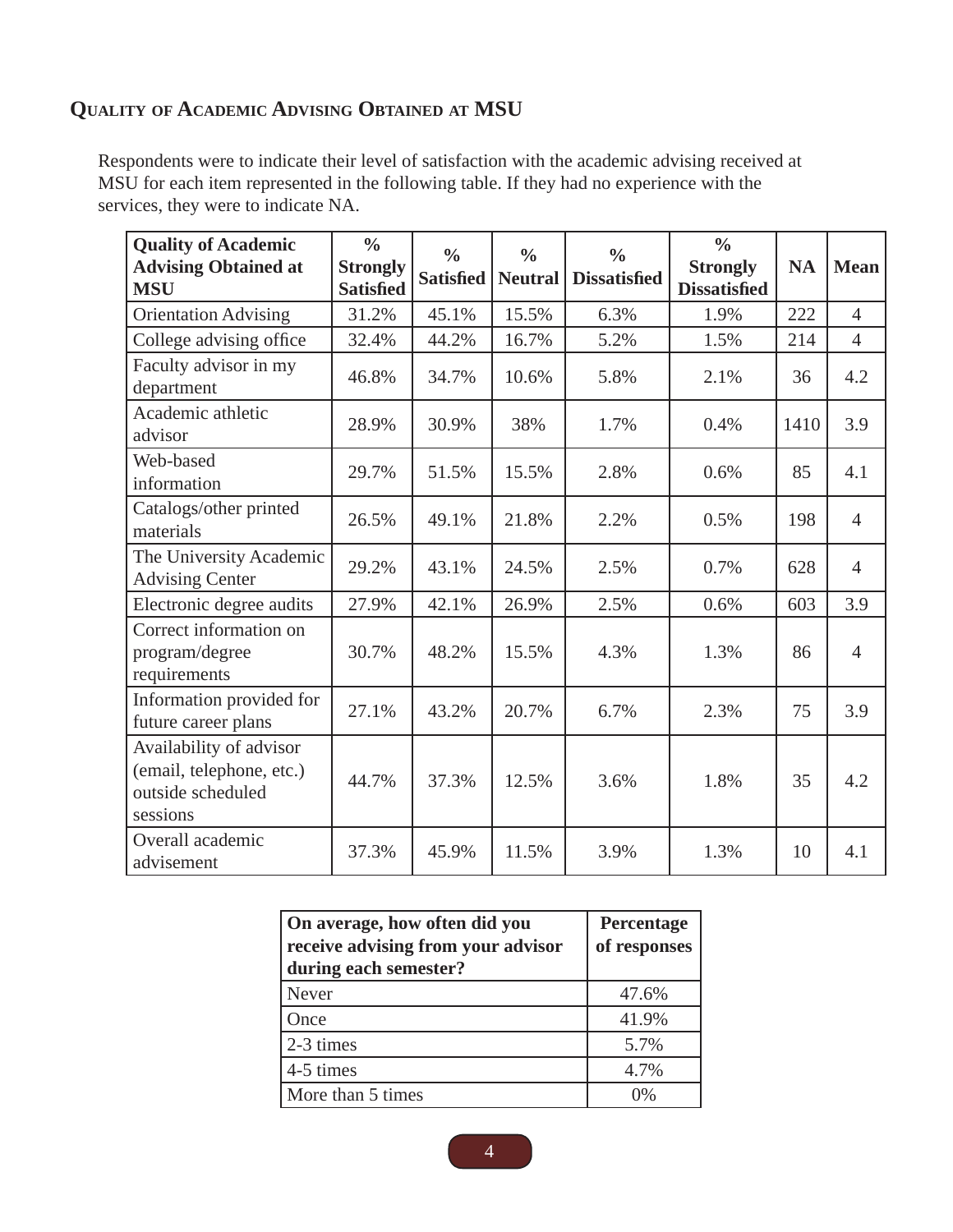### **QUALITY OF STUDENT SERVICES OBTAINED AT MSU**

Respondents were to indicate their level of satisfaction with services provided at MSU for each area represented in the following table. If they had no experience with the services, they were to indicate NA.

| <b>Quality of Student Services</b><br><b>Obtained at MSU</b>                              | $\frac{0}{0}$<br><b>Strongly</b><br><b>Satisfied</b> | $\frac{0}{0}$<br><b>Satisfied</b> | $\frac{0}{0}$<br><b>Neutral</b> | $\frac{0}{0}$<br><b>Dissatisfied</b> | $\frac{0}{0}$<br><b>Strongly</b><br><b>Dissatisfied</b> | <b>NA</b> | <b>Mean</b>    |
|-------------------------------------------------------------------------------------------|------------------------------------------------------|-----------------------------------|---------------------------------|--------------------------------------|---------------------------------------------------------|-----------|----------------|
| Office of Admissions and<br>Scholarships                                                  | 30%                                                  | 49%                               | 16.8%                           | 3.3%                                 | 0.8%                                                    | 143       | $\overline{4}$ |
| MSU Bookstore, Barnes and<br>Noble                                                        | 30.6%                                                | 46.2%                             | 14.9%                           | 5.6%                                 | 2.6%                                                    | 61        | $\overline{4}$ |
| <b>Center for Student</b><br>Involvement (Greek Life,<br><b>Student Organizations)</b>    | 33.5%                                                | 37.6%                             | 24.4%                           | 2.9%                                 | 1.6%                                                    | 846       | $\overline{4}$ |
| <b>Campus Dining</b><br>Services                                                          | 19.4%                                                | 46.5%                             | 23.7%                           | 6.8%                                 | 3.7%                                                    | 402       | 3.7            |
| <b>Student Financial Aid</b>                                                              | 27.4%                                                | 44.6%                             | 19.9%                           | 6%                                   | 2%                                                      | 343       | 3.9            |
| <b>Holmes Cultural</b><br><b>Diversity Center</b>                                         | 25.5%                                                | 33.6%                             | 39.4%                           | 1%                                   | 0.5%                                                    | 1338      | 3.8            |
| The Learning Center                                                                       | 27.6%                                                | 40.6%                             | 29.9%                           | 1.3%                                 | 0.6%                                                    | 1047      | 3.9            |
| <b>MSU Police</b><br>Department                                                           | 27.2%                                                | 40.3%                             | 24.5%                           | 4.4%                                 | 3.7%                                                    | 639       | 3.8            |
| Student Housing and<br>Residence Life                                                     | 27.2%                                                | 45.1%                             | 21%                             | 5.1%                                 | 1.7%                                                    | 760       | 3.9            |
| <b>Sanderson Center/Recreational</b><br><b>Sports</b>                                     | 50.9%                                                | 41.7%                             | 6.8%                            | 0.5%                                 | 0.1%                                                    | 297       | 4.4            |
| <b>Student Counseling Services</b>                                                        | 33%                                                  | 36.2%                             | 28.2%                           | 2.2%                                 | 0.4%                                                    | 1153      | $\overline{4}$ |
| <b>Student Health Center</b>                                                              | 33.8%                                                | 42.1%                             | 15.1%                           | 6.3%                                 | 2.7%                                                    | 447       | $\overline{4}$ |
| Student events<br>sponsored by Campus<br>Activities Board (CAB) or<br><b>Music Makers</b> | 30.7%                                                | 46.4%                             | 19.1%                           | 3%                                   | 0.7%                                                    | 546       | $\overline{4}$ |
| University Libraries                                                                      | 43%                                                  | 47.1%                             | 8.6%                            | 1.1%                                 | 0.3%                                                    | 139       | 4.3            |
| <b>Office of Parking Services</b>                                                         | 14.4%                                                | 25.2%                             | 21.6%                           | 17.9%                                | 20.9%                                                   | 228       | 2.9            |
| <b>MSU Transit (Shuttle</b><br>Services)                                                  | 32.4%                                                | 44.4%                             | 18.9%                           | 3.2%                                 | 1.1%                                                    | 571       | $\overline{4}$ |
| <b>Shackouls Honors College</b>                                                           | 29.2%                                                | 34.9%                             | 33%                             | 2.3%                                 | 0.6%                                                    | 1302      | 3.9            |
| Athletic events                                                                           | 48%                                                  | 39.6%                             | 10.3%                           | 1.3%                                 | 0.7%                                                    | 276       | 4.3            |